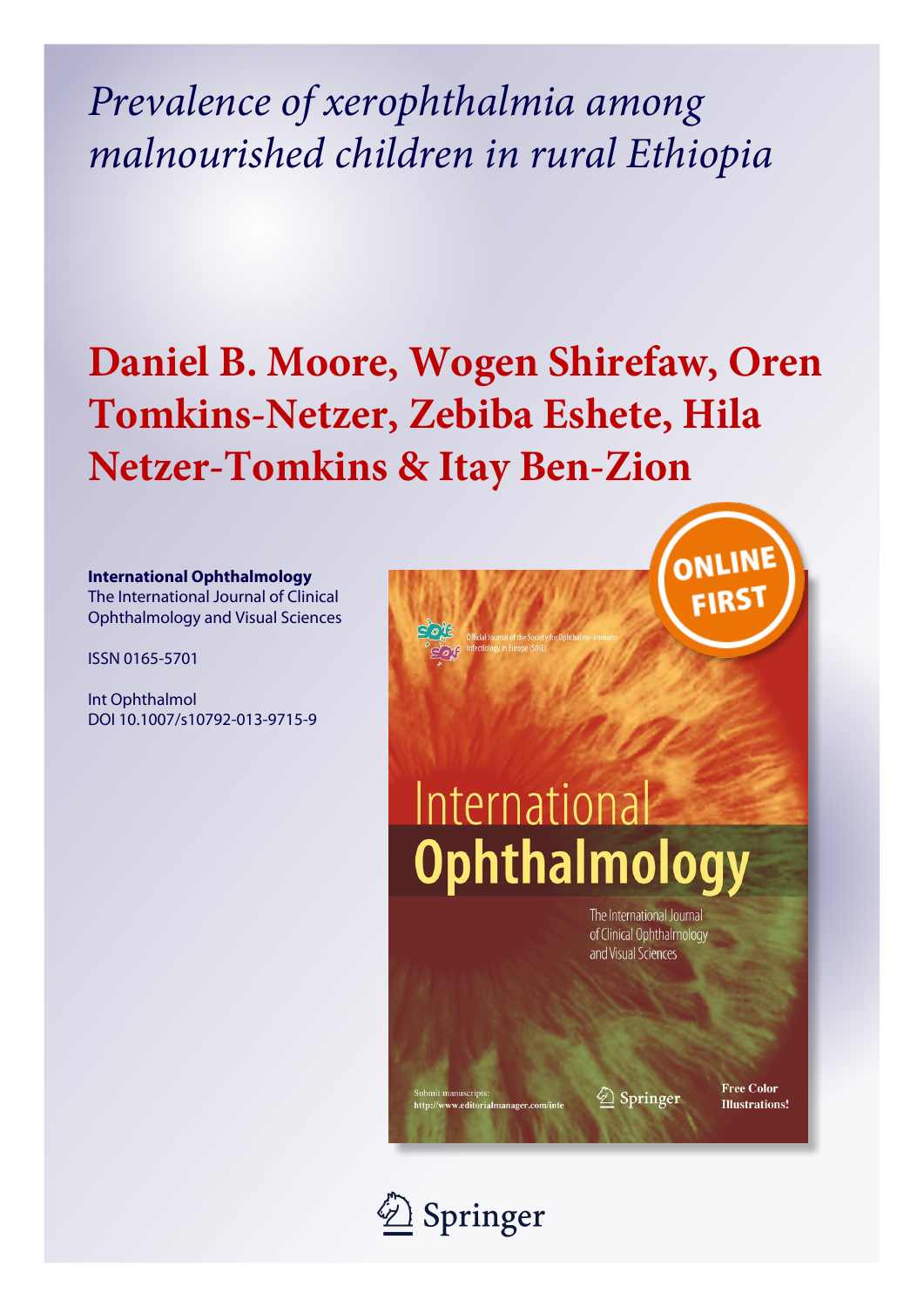**Your article is protected by copyright and all rights are held exclusively by Springer Science +Business Media Dordrecht. This e-offprint is for personal use only and shall not be selfarchived in electronic repositories. If you wish to self-archive your work, please use the accepted author's version for posting to your own website or your institution's repository. You may further deposit the accepted author's version on a funder's repository at a funder's request, provided it is not made publicly available until 12 months after publication.**

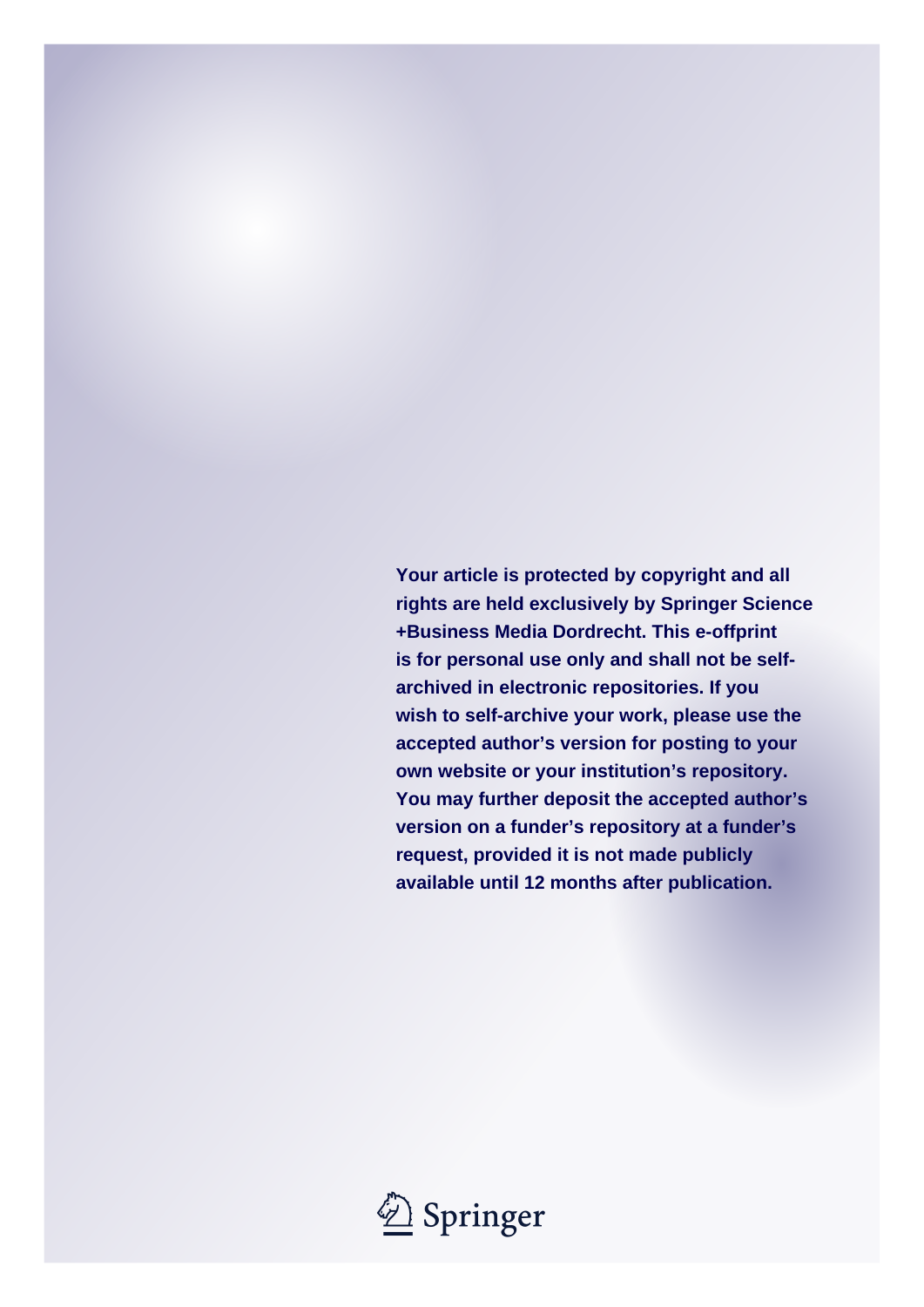ORIGINAL PAPER

### Prevalence of xerophthalmia among malnourished children in rural Ethiopia

Daniel B. Moore • Wogen Shirefaw • Oren Tomkins-Netzer • Zebiba Eshete • Hila Netzer-Tomkins • Itay Ben-Zion

Received: 15 November 2012 / Accepted: 5 January 2013 - Springer Science+Business Media Dordrecht 2013

Abstract To assess the prevalence of eye disease among malnourished children in a rural Ethiopian health center and evaluate correlations between xerophthalmia and grades of malnutrition. A retrospective, cross-sectional survey. An institution-based cross-sectional prospective study was performed at Bushulo Health Center in rural south Ethiopia and included all children age 6 months to 14 years receiving care for malnourishment from June 1st to July 30th, 2008. Data collection involved a combination of interviews with caretakers, ocular examination by a pediatric ophthalmologist and anthropometric

D. B. Moore Duke University Eye Center, Durham, NC, USA

W. Shirefaw - Z. Eshete Department of Pediatrics, College of Medicine, Hawassa University, Hawassa, Ethiopia

O. Tomkins-Netzer Moorfields Eye Hospital, London, UK

O. Tomkins-Netzer Royal Surrey County Hospital, Guildford, UK

H. Netzer-Tomkins Department of Pediatrics, Carmel Medical Center, Haifa, Israel

I. Ben-Zion  $(\boxtimes)$ Department of Ophthalmology, Goldschlager Eye Institute, Shebba, Israel e-mail: itaybenzion@gmail.com

measurements. One hundred and seventy-three children (average age at examination  $2.9 \pm 0.2$  years) were treated for malnutrition (97 female, 76 male). One hundred and forty-nine patients had moderate malnutrition (86.03 %) and 24 had severe malnutrition (13.9 %). The following eye diseases were diagnosed—trachoma (12.1 %), blepharitis (13.3 %) and xerophthalmia (20.8 %). Severely malnourished children were more likely to suffer from xerophthalmia than moderately malnourished children ( $p\lt0.0001$ ). When comparing anthropometric measurements to the diagnosis of xerophthalmia, only weight percentile showed significance ( $p = 0.008$ ). Xerophthalmia is a common global cause of pediatric blindness and is highly correlated with severe malnutrition. Continued efforts are necessary to improve nutrition and outcomes in these patients.

Keywords Ophthalmology - Malnutrition - Xerophthalmia - Vitamin A deficiency - Ethiopia - International ophthalmology - Anthropometric

#### Introduction

Xerophthalmia describes the ocular manifestations of vitamin A deficiency (VAD) and includes conjunctival and corneal xerosis, keratomalacia, nyctalopia and retinopathy [[1](#page-6-0)]. VAD is a disease largely of the lowest socioeconomic populations in developing countries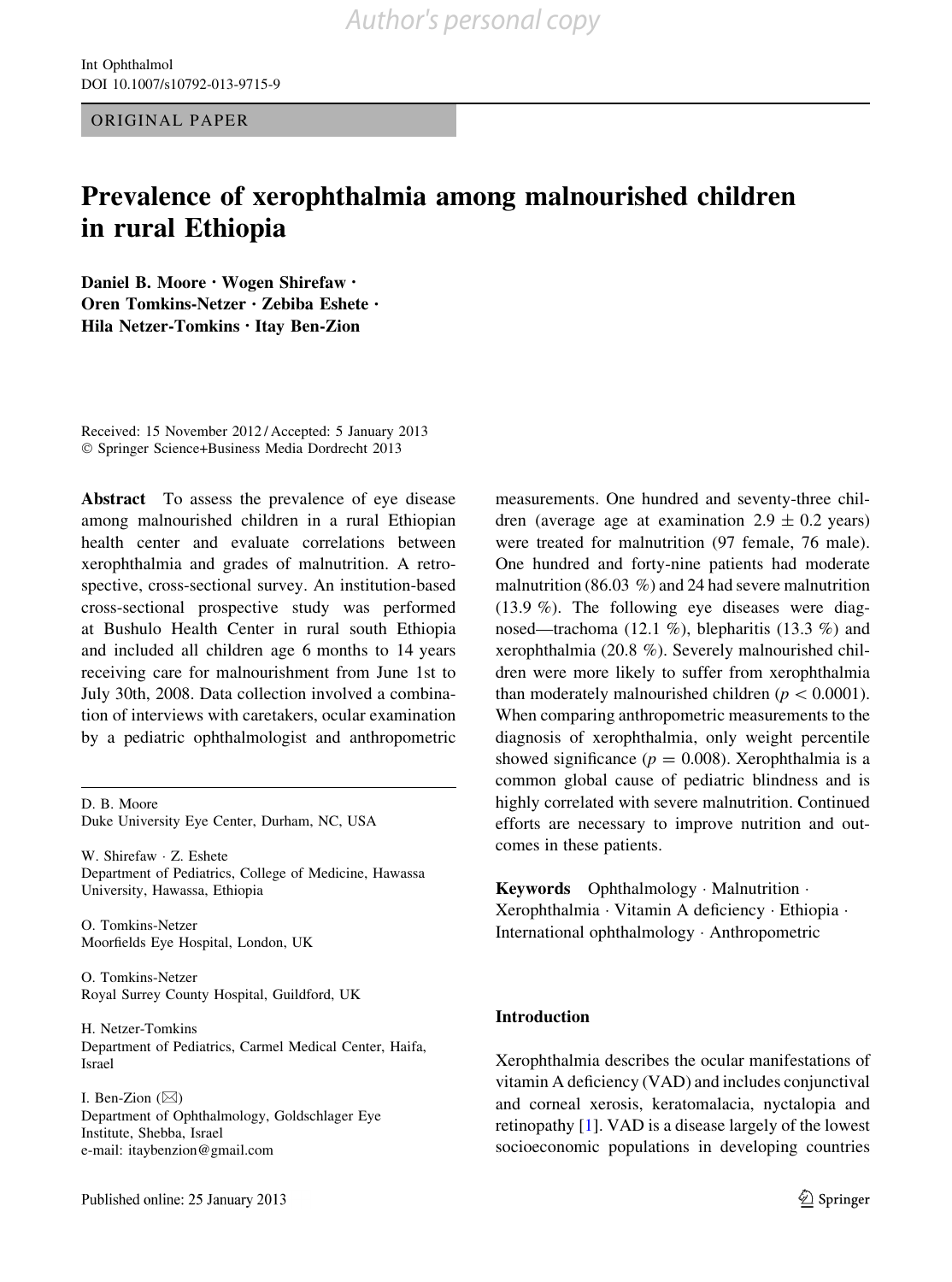where food choices are limited [\[2\]](#page-6-0). Malnutrition in children may be a continuation of an undernourished state that began in infancy or it may arise from factors that become operative during childhood. In Ethiopia, the nutritionally inadequate weaning diet and overcooking of limited green leafy vegetables predispose to VAD [[3](#page-6-0)]. A recent survey of third and fourth grade school children in Ethiopia demonstrated the risk of xerophthalmia was comparatively higher in children that had not eaten vegetables or fruits on the day prior to the survey [\[4](#page-6-0)].

Xerophthalmia is the leading preventable cause of blindness worldwide and is associated with increased mortality in children 6 months of age and older. Vitamin A supplementation can effectively reduce total mortality in susceptible populations [\[2](#page-6-0), [5](#page-6-0), [6](#page-6-0)]. According to the United Nations Children's Fund, an estimated 84 % of children in Ethiopia aged 6–59 months received at least one high-dose vitamin A capsule in 2010 [\[7](#page-6-0)]. However, it is estimated that over 250 million preschool children, largely in developing countries, are at risk of xerophthalmia [\[8–10](#page-6-0)].

The purpose of this study is to assess the prevalence of eye disease among malnourished children in a rural Ethiopian health center and evaluate correlations between stages of xerophthalmia and grades of malnutrition.

#### **Methods**

An institution-based cross-sectional study was conducted at the Bushulo Health Center outside Hawassa City in rural southern Ethiopia. The hospital is a referral center for an estimated population of 15 million people, with nearly half being children  $\langle 15 \rangle$  years. This work was part of the ORBIS International and Cyber-Sight project implementing pediatric ophthalmology services in Ethiopia. The study was approved by the Ethical Committee of Hawassa University Health Science College and was in accordance with the Declaration of Helsinki.

All children age 6 months–14 years receiving treatment for malnutrition at Bushulo Health Center from June 1st to July 30th, 2008 were included in a population survey. All children diagnosed with VAD received food supplementation and vitamin A capsules (200,000 IU) at the time of their visit. Children were excluded if they had resided in one of the two local woredas (districts) for <6 months.

Data collection involved a combination of interviews with caretakers, ocular examination and anthropometric measurements. After obtaining informed consent, caretakers were interviewed about the child's gender, age, history of breastfeeding and multivitamin supplementation within 2 weeks of the study period. The eye examination was performed by an experienced pediatric ophthalmologist and included slitlamp examination and fundus examination using indirect ophthalmoscopy. The presence and severity of xerophthalmia was evaluated on the basis of clinical stages proposed by the WHO [\[1](#page-6-0)]. The presence of other eye diseases such as trachoma, blepharitis or infectious corneal diseases was assessed by a pediatric ophthalmologist.

The anthropometric measurements used in the study included weight and height or supine length in children  $\langle$ 2 years of age. Body mass index (BMI) and weightfor-height indices were derived from the above measurements. These were all compared to the standard WHO percentile charts according to gender and age, and the percentile for each patient and the distance from the median (z-score) were recorded. Malnutrition was defined as moderate if  $2-3$  SD and severe if  $>3$  SD below the median of the weight-for-height percentile [\[11](#page-6-0)].

Statistical analysis was performed using SPSS (version 13, SPSS Inc., IL, USA). All results are presented as the mean  $\pm$  SEM.

#### **Results**

One hundred and seventy-three children suffering from malnutrition (97 female, 76 male) were included. The mean age at examination was  $2.9 \pm 0.17$  years. A total of 149 patients were found to have moderate malnutrition (86.0 %) and 24 were diagnosed with severe malnutrition (13.9 %). Ninety children had a normal eye examination (52.0 %). The remaining children had the following conditions: trachoma (13.3 %,  $n = 23$ ), blepharitis (17.3 %,  $n = 30$ ) and xerophthalmia (20.8 %,  $n = 36$ ) (Fig. [1](#page-4-0)). Females were more likely to have xerophthalmia than males (26.8 vs 13.2 %, respectively,  $p = 0.028$ , Pearson's Chi squared test), and they accounted for the majority of diagnosed cases (72.2 %,  $n = 26$ ). Severely malnourished children were more likely to suffer from any ocular disease than moderately malnourished children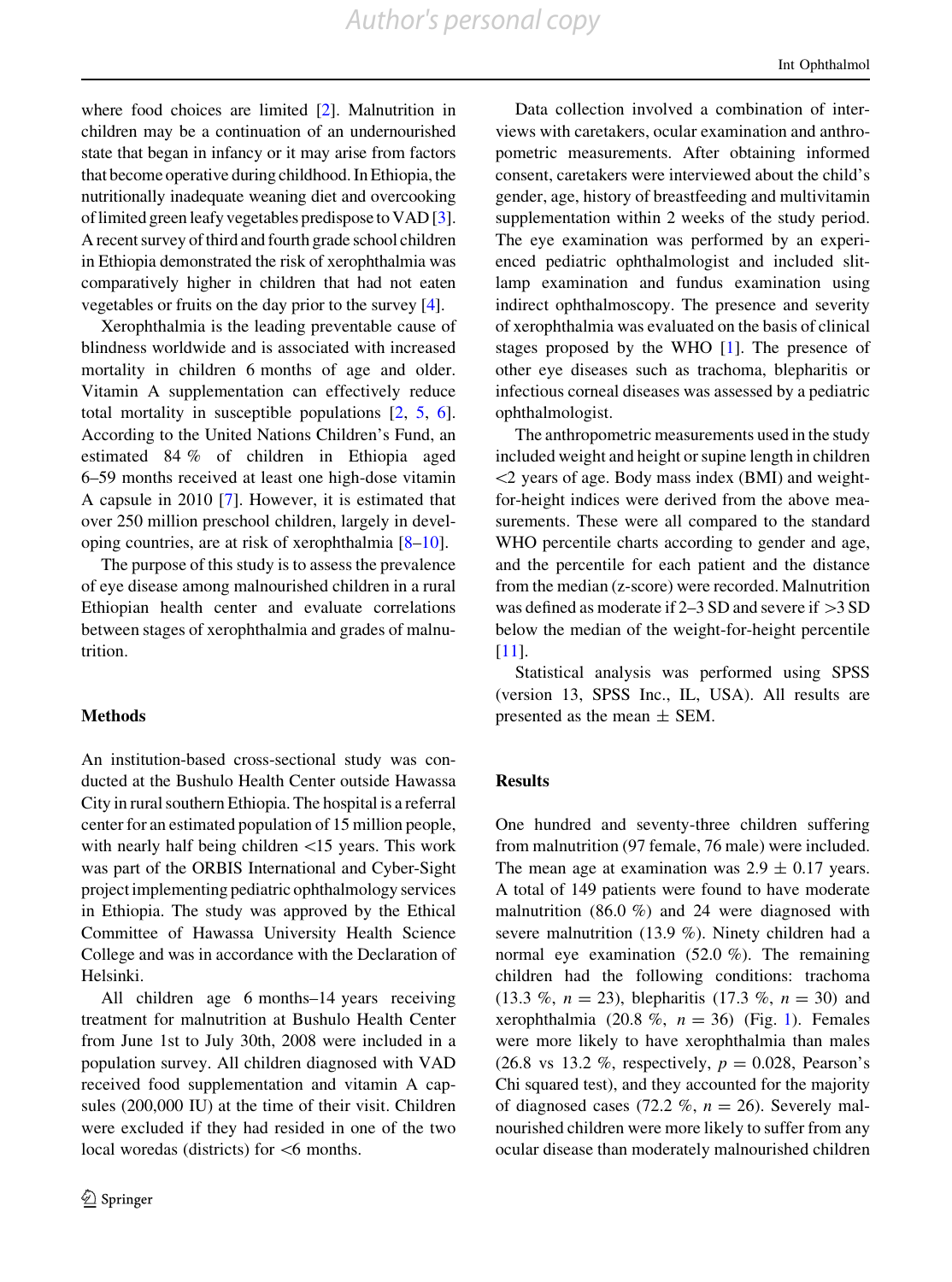<span id="page-4-0"></span>

Fig. 1 Findings among children that underwent eye examination ( $n = 173$ ). *NEE* normal eye examination

 $(66.7 \text{ vs } 43.0 \%$ , respectively,  $p = 0.026$ , Pearson's Chi squared test). Specifically, they were more likely to suffer from xerophthalmia than moderately malnourished children (50.0 vs 16.1 %, respectively,  $p<0.0001$ , Pearson's Chi squared test) (Fig. 2).

When examining BMI, weight, height and weightheight ratio compared to the presence or absence of xerophthalmia, only weight percentile showed significance (2.7  $\pm$  1.5 vs 10.0  $\pm$  2.2 %,  $p = 0.008$ ). When correlations were examined regarding ocular disease in general, no differences were noted (data not shown).

#### Discussion

Xerophthalmia, a disease resulting from VAD, is the most common global cause of childhood blindness, resulting in roughly 350,000 new cases every year [\[12](#page-6-0)]. Despite its high incidence, there is a low prevalence of xerophthalmia in the developing world. This is explained by the high mortality rate of these children; the majority of children with VAD significant enough to result in corneal ulceration die within the first year of life  $[5]$  $[5]$ . In this study, we examined the prevalence of xerophthalmia among Ethiopian children suffering from malnutrition and found that (1) approximately 50 % of children suffered from ocular disease; (2) xerophthalmia affected one in five malnourished children; (3) children with xerophthalmia were found to be at a lower weight percentile; and (4) risk factors associated with xerophthalmia included female gender and a state of severe malnutrition.



Fig. 2 A Comparative rates of normal eye examimatiom (NEE)  $(n = 90)$  versus ocular pathology  $(n = 83)$  in patients with severe or moderate malnutrition. B Comparative rates of the presence  $(n = 36)$  or absence  $(n = 137)$  of xerophthalmia in patients with severe or moderate malnutrition

VAD has protean clinical manifestations, but the presence of xerophthalmia is essentially pathognomonic [\[5](#page-6-0)]. Vitamin A serves two fundamental purposes in ocular health. In the retina, it functions as a precursor to photosensitive pigments involved in the stimulation of the visual pathway. It is also essential to epithelial differentiation and proliferation in the conjunctiva and cornea. As such, xerophthalmia manifests as nyctalopia, conjunctival and corneal xerosis, corneal ulceration, keratomalacia and corneal scars [[13\]](#page-6-0).

The first randomized trial evaluating the effect of vitamin A supplementation on child mortality was undertaken in Indonesia and published in 1986 [\[6](#page-6-0)]. The impressive results, a 34 % reduction in mortality amongst 1- to 5-year-olds, were met with some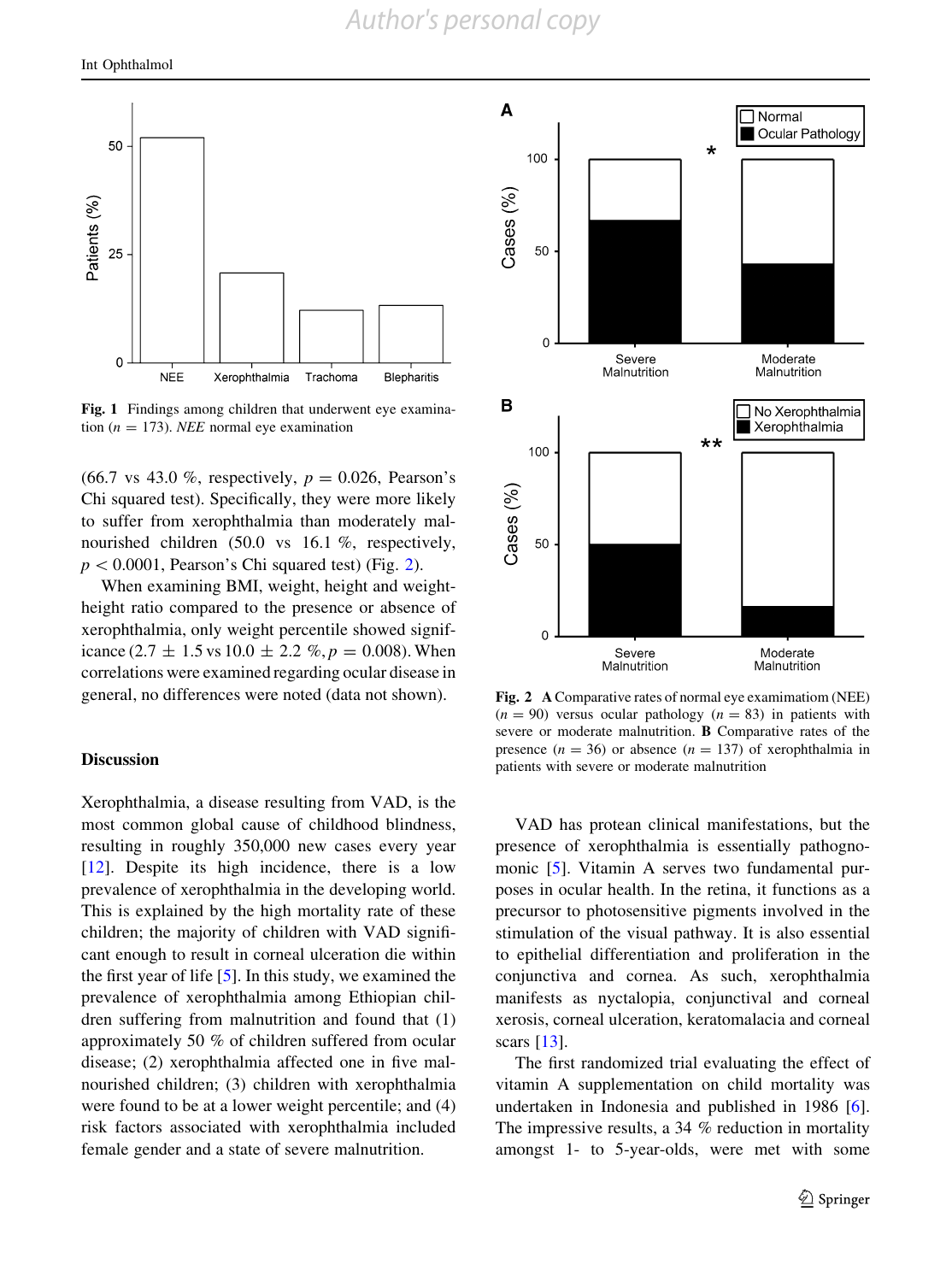*Author's personal copy*

resistance, yet the majority of subsequent major trials documented similar findings [\[5](#page-6-0)]. Most of the prevented deaths were thought secondary to less severe manifestations and complications associated with measles and diarrheal diseases in children receiving vitamin A supplementation  $[14]$  $[14]$ . Due largely to the efforts of these pioneers, more than 70 countries now have national programs addressing VAD and vitamin A 'coverage' has become one of the core health indicators published annually in the State of the World's Children. UNICEF estimates that every year, over half a billion vitamin A capsules are distributed and prevent roughly 350,000 childhood deaths [\[5](#page-6-0)].

Despite these encouraging results, VAD remains a significant cause of morbidity and mortality among certain developing world populations. A 1980–81 national survey in Ethiopia found that roughly 60 % of children $<6$  years of age suffered from subclinical VAD (serum retinal level  $\langle 0.70 \text{ \mu mol/l} \rangle$  [[9\]](#page-6-0). A more recent survey in Wukro, north Ethiopia, documented almost identical results in children aged 6–9 years  $[15]$  $[15]$ . The prevalence of xerophthalmia in the aforementioned reports was 6 and 5.8 %, respectively.

In this study, we demonstrate a 20 % prevalence of xerophthalmia among malnourished children presenting for medical attention in south Ethiopia. The majority of these patients were female, which is dissimilar from other studies. This finding is unlike prior studies that showed either male predominance [\[15](#page-6-0)] or equal rates [[4\]](#page-6-0). It was suggested this may in part be explained by the observations that boys are more prone to diarrheal illnesses and girls tend to aid in food preparation and therefore are more likely to have access to vitamin A-enriched foods [\[16](#page-6-0)]. The reasons for the female preponderance in the current study are likely multifactorial. Reports of other pediatric eye diseases from Africa have found a significant difference in the length of delay between boys and girls as well as treatment outcomes, both favoring the male gender. This seems to have more to do with the socioeconomic role of gender, rather than any biological predisposition  $[16–20]$  $[16–20]$ . Similar to these studies, most of our patients are from rural African tribes, where social etiquette favors the male gender, which may mean that food is less available to females, leading to higher rates of malnutrition. Furthermore, given the young age of patients in this study (mean 2.9 years), females were unlikely to participate in meal preparation and have preferential access to enriched foods.

As xerophthalmia is a manifestation of vitamin A deficiency, malnutrition has been closely linked to the disease [[21\]](#page-6-0). We found that children suffering from severe malnutrition were much more likely to have xerophthalmia than those that were moderately malnourished. Furthermore, we found that lower weight percentile was significantly correlated with the presence of xerophthalmia. It is interesting to note that there was no association with BMI, height or weightheight. Malnutrition typically presents first with lower weight and only later lead to stunting of height [\[22](#page-6-0)]. Xerophthalmia may therefore correlate better with such early changes. It is possible that a larger population sample or a long-term prospective study will confirm these associations.

Many of the consequences of VAD are potentially avoidable, and three major preventative plans have been suggested—(1) routine high-potency vitamin A supplementation; (2) fortified foods; and (3) improving the availability of vitamin A-rich foods [\[23](#page-6-0)]. Breast milk is an excellent source of vitamin A and other nutrients and needs to be emphasized as an important aspect in prevention. Mothers also need education on proper weaning diets [\[24](#page-6-0)]. Much of the current success combating VAD is a result of integration of vitamin A supplementation programs with other health care measures such as measles vaccination, nutrition screening, deworming, educational programs on breastfeeding and the distribution of iodized oil supplements [\[25](#page-6-0)]. In regions such as south Ethiopia, vitamin A-containing foods are scarce and expensive. Public health efforts to fortify foods used in the common diet have recently been advocated, with a trial of maize biofortification in sub-Saharan Africa demonstrating some promising early results [[24,](#page-6-0) [26](#page-6-0)].

There are several limitations to this study. It was conducted at a single location and patients were all presenting for evaluation of malnutrition. This suggests our findings are likely an under-representation of the total pediatric population in south Ethiopia. Indeed, Scheman et al. [\[16](#page-6-0)] found that increasing distance to the nearest medical center was significantly correlated to the presence of xerophthalmia. There was a relatively small sample size, no follow-up was available and the data was collected over a short period of time during the dry months, possibly misrepresenting yearly seasonal fluctuations. Further studies will be needed to confirm these findings.